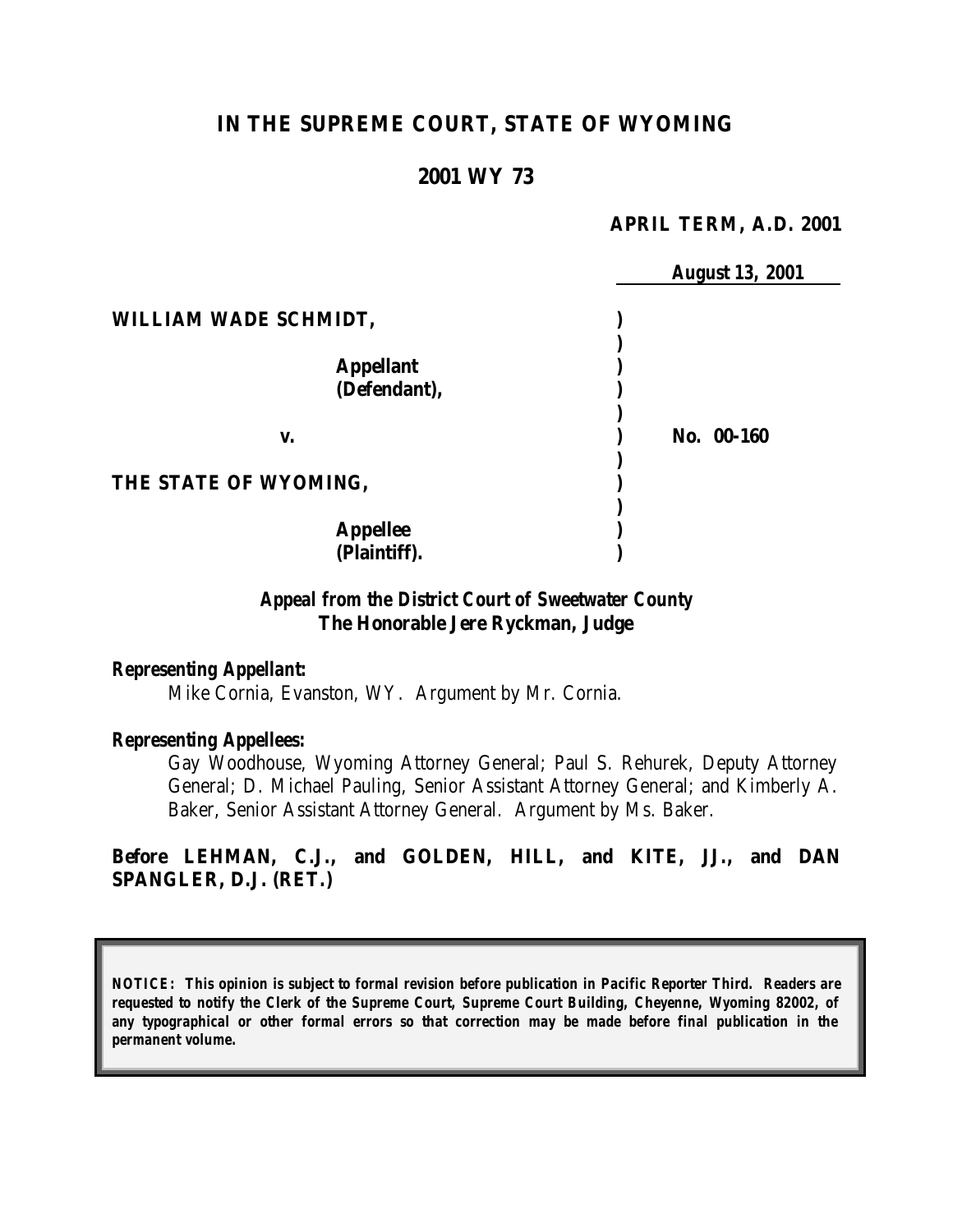#### **HILL, Justice.**

[¶1] Appellant, William Wade Schmidt (Schmidt), brings this ten-issue challenge to his conviction for immoral and indecent  $acts<sup>1</sup>$  with a child under the age of 18 years. In this instance, the female victim was 11 years old.

[¶2] We affirm.

 1

#### **ISSUES**

#### **§ 14-3-105. Immoral or indecent acts; penalty.**

 (a) Except under circumstance constituting sexual assault in the first, second or third degree as defined by W.S. 6-2-302 through 6-2-304, any person knowingly taking immodest, immoral or indecent liberties with any child or knowingly causing or encouraging any child to cause or encourage another child to commit with him any immoral or indecent act is guilty of a felony. Except as provided 0by subsection (b) of this section, a person convicted under this section shall be fined not less than one hundred dollars (\$100.00) nor more than one thousand dollars (\$1,000.00) or imprisoned in the penitentiary not more than ten (10) years, or both.

 (b) An actor convicted under subsection (a) of this section shall be punished by life imprisonment without parole if:

 (i) The circumstances of the crime involve a victim who was under the age of sixteen (16) at the time of the offense and an actor who was at least four (4) years older than the victim; and

 (ii) The actor has two (2) or more previous convictions for any of the following designated offenses, which convictions resulted from charges separately brought and which arose out of separate occurrences in this state or elsewhere:

 (A) A conviction under W.S. 6-2-302 through 6-2-304 or a criminal statute containing the same or similar elements as a crime defined by W.S. 6-2-302 through 6-2-304;

(B) Repealed by Laws 1997, ch. 135, § 2.

 (C) A conviction under W.S. 14-3-105(a), or a criminal statute containing the same or similar elements as the crime defined by W.S. 14-3-105(a), if the circumstances of the crime involved a victim who was under the age of sixteen (16) at the time of the offense and an actor who was at least four (4) years older than the victim.

 (c) As used in this section, "child" means a person under the age of eighteen (18) years.

Wyo. Stat. Ann. § 14-3-105 (LexisNexis 2001).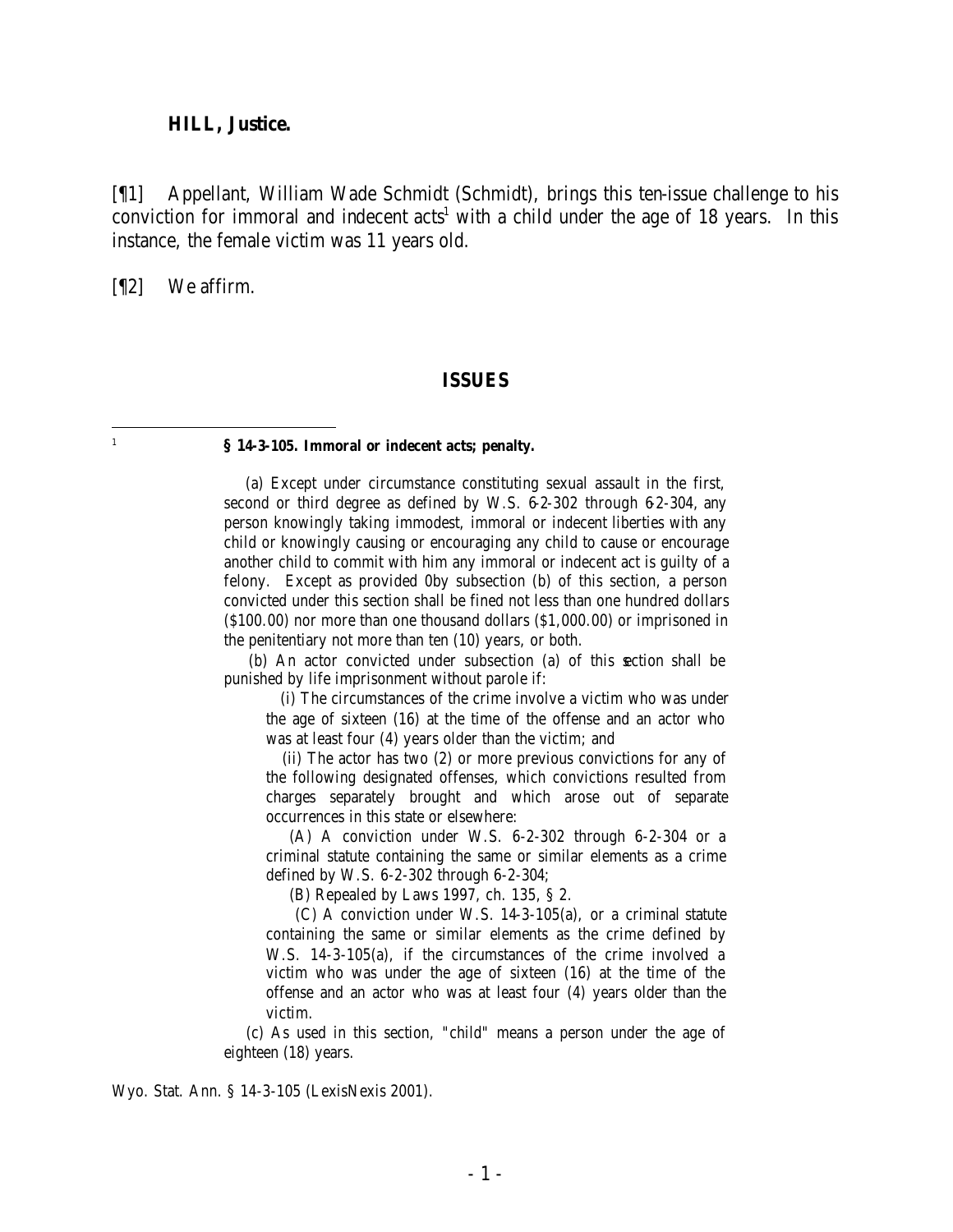[¶3] Schmidt poses these issues for resolution by this Court:

I. Does the lack of an adequate record for appellate review require reversal[?]

II. Whether the admission of the numerous prior consistent statements of the complainant requires reversal[.]

III. Did the trial court correctly instruct the jury as to the essential elements of the crime[?]

IV. Was a lesser included offense instruction required[?]

V. Did the legislature intend that the indecent liberties statute apply to the alleged conduct[?]

VI. Is W.S. § 14-3-105 void for vagueness in that it allows or invites the jurors to follow their personal predilictions [*sic*] in deciding guilt or innocence[?]

VII. Is it a violation of the Appellant to equal protection under the Federal and Wyoming Constitutions[?]

VIII. Was the admission of prior inconsistent statements plain error[?]

IX. Did the limitation of cross-examination of the complaining witness deny the Appellant his right to confrontation[?]

X. Was the Appellant denied his right to effective assistance of counsel

In response, the State summarizes the issues thus:

I. Whether the record is adequate for appellate review?

II. Whether the trial court's evidentiary rulings were correct?

III. Whether the trial court properly instructed the jury?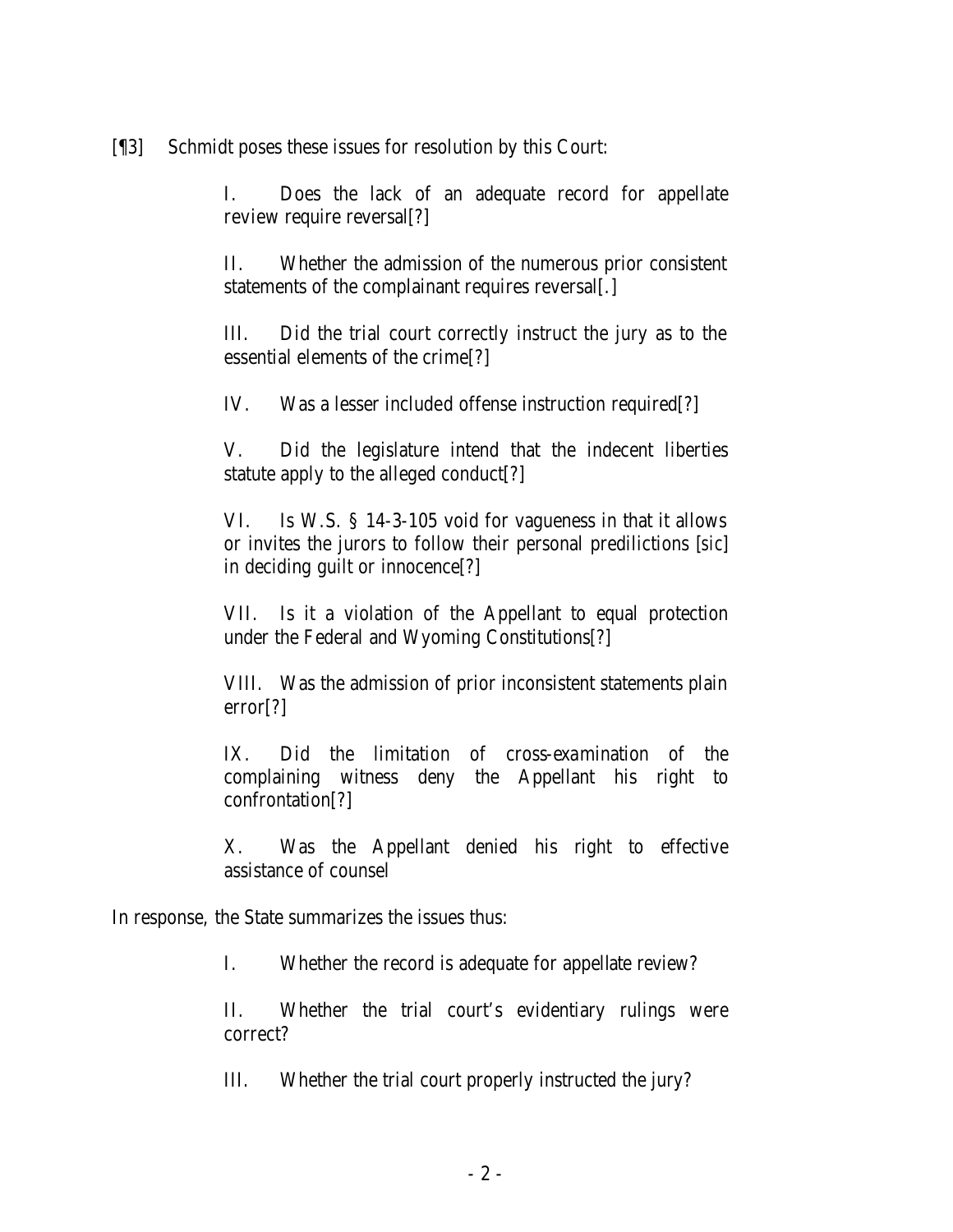IV. Whether Appellant was properly charged and convicted under the indecent liberties statute?

V. Whether Appellant received effective assistance of counsel?

## **FACTS**

[¶4] The evidence at trial showed that at about 1:00 p.m. on Saturday, June 19, 1999, the victim went to Schmidt's home to play with his children, something she frequently did. On that date, she was 11 years of age. When she arrived at the Schmidt household, Schmidt's wife and children were just leaving to go swimming, so the victim returned home. However, the weather had turned to thunderstorms and rain so the victim returned to the Schmidt home because she thought her friends would be returning home soon. She was waiting under a tree in the front yard for her friends to return when Schmidt came out of the house and invited her to come inside. The victim entered the house, and for a few minutes she and Schmidt watched TV. However, because the TV reception was not good, Schmidt turned the TV off and began asking the victim a series of questions. First, he asked if the victim had started puberty, and, not knowing what that meant at that time, she apparently did not answer the question. Schmidt then asked her if she had ever shown anyone her private parts, and the victim answered, "No." At this point, the victim stated she felt scared. Schmidt next asked if she would show her private parts to him, and she again answered, "No." At this point, the victim indicated that she felt "scareder." Next, Schmidt asked the victim if she knew the names of a woman's private parts, and she again answered, "No." Undeterred, Schmidt then asked the victim if she would like to see a book on that subject. The victim initially answered "No," but when Schmidt persisted, she said, "Okay." He left the room and returned with a magazine. Schmidt showed the magazine to the victim and used the words "lips and clip" to describe a woman's private parts. The victim used these words to describe the pictures she was shown by Schmidt:

> A. One picture had a line going through it like this and the top picture had a woman spreading her private part open with a man's private part in hers and then on the bottom, it showed his private part all the way in hers.

> Q. Were there any other pictures near that one that you saw?

> > A. Yes.

Q. What did the other picture look like?

A. It had a picture of a – a cliff with a sunset in the background and a tree next to a guy with a woman over his shoulder.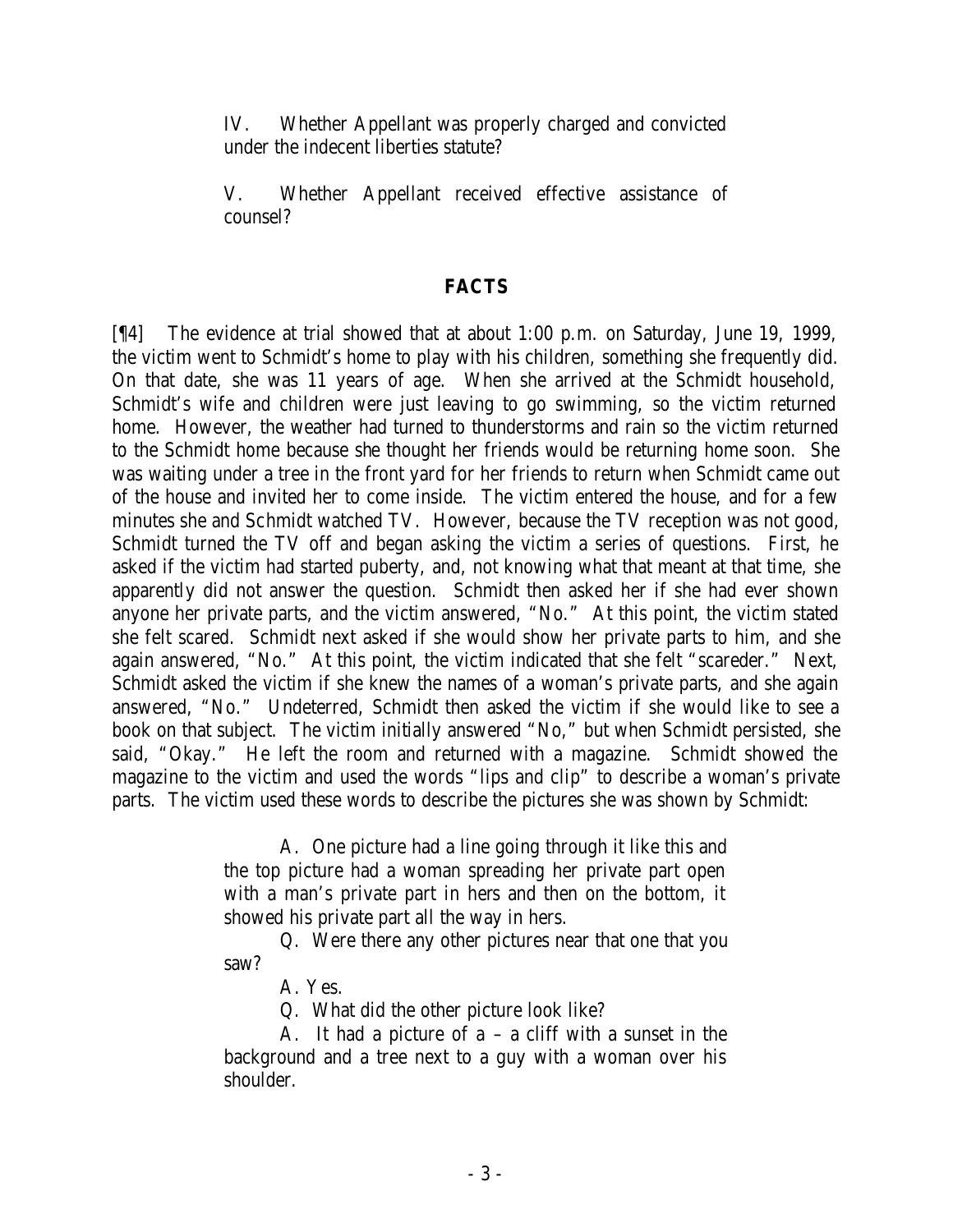[¶5] The victim also indicated that the woman in the picture did not have clothes on and that the man was dressed in armor. Later evidence demonstrated that the victim accurately described photographs from a *Penthouse* magazine that was seized from Schmidt's bathroom during a search pursuant to warrant of the Schmidt household.

[¶6] Next, Schmidt sat down on a couch in his living room and asked the victim if she had ever seen a man's private part, and she said, "No." He then asked her if she would like to see his private part. The victim testified that she felt "scared" but replied, "I guess so," because she felt frightened and "didn't know what to do." To cut this sordid litany short, Schmidt then pulled down his shorts and masturbated in the victim's presence. The victim then left the Schmidt house and returned home.

[¶7] Two of Schmidt's issues relate to the introduction in evidence of prior consistent statements of the victim, as well as prior inconsistent statements of members of Schmidt's family. For this reason, it is appropriate that we note at this juncture that, in his opening statement, Schmidt's attorney posited that the evidence to be presented by the defense would show that it was not possible that the events described by the victim could have taken place, *i.e.*, that she was making it all up.

[¶8] The victim returned home, washed the dishes, and then went to bed because she felt "sick and yuckie." The next day, which was Father's Day, June 20, 1999, the victim related the events described above to her cousin, who was staying at the victim's home. That cousin testified and repeated what she had been told by the victim. The cousin also testified that the victim was usually "always happy," but on June  $20<sup>th</sup>$  she was "crying real bad" and was having trouble breathing.

[ $[$ [9] The victim's stepsister also testified and related that on June  $19<sup>th</sup>$ , the victim came home and went to bed saying she was sick and the following day related the story of what Schmidt did to her. The stepsister also testified that the victim insisted on having her bedroom window closed, even though it was hot, because if it were open, "he [Schmidt] would be able to come inside our room and kill her because she told or get her because she told."

[¶10] The victim also told her Father of the above-described events, and he testified about what she had told him and what his reactions were. He also described her dramatic change in mood and behavior following the June  $19<sup>th</sup>$  incident, including fear of reprisal from Schmidt. On the day his daughter told him of the incident, the Father went to the Schmidt house and confronted Mrs. Schmidt about the incident, because Mr. Schmidt was not available (he was in the shower). This confrontation created some confusion for the Schmidts because the Father was, at that time, under the impression that the incident had happened on June  $20<sup>th</sup>$ , rather than June  $19<sup>th</sup>$ .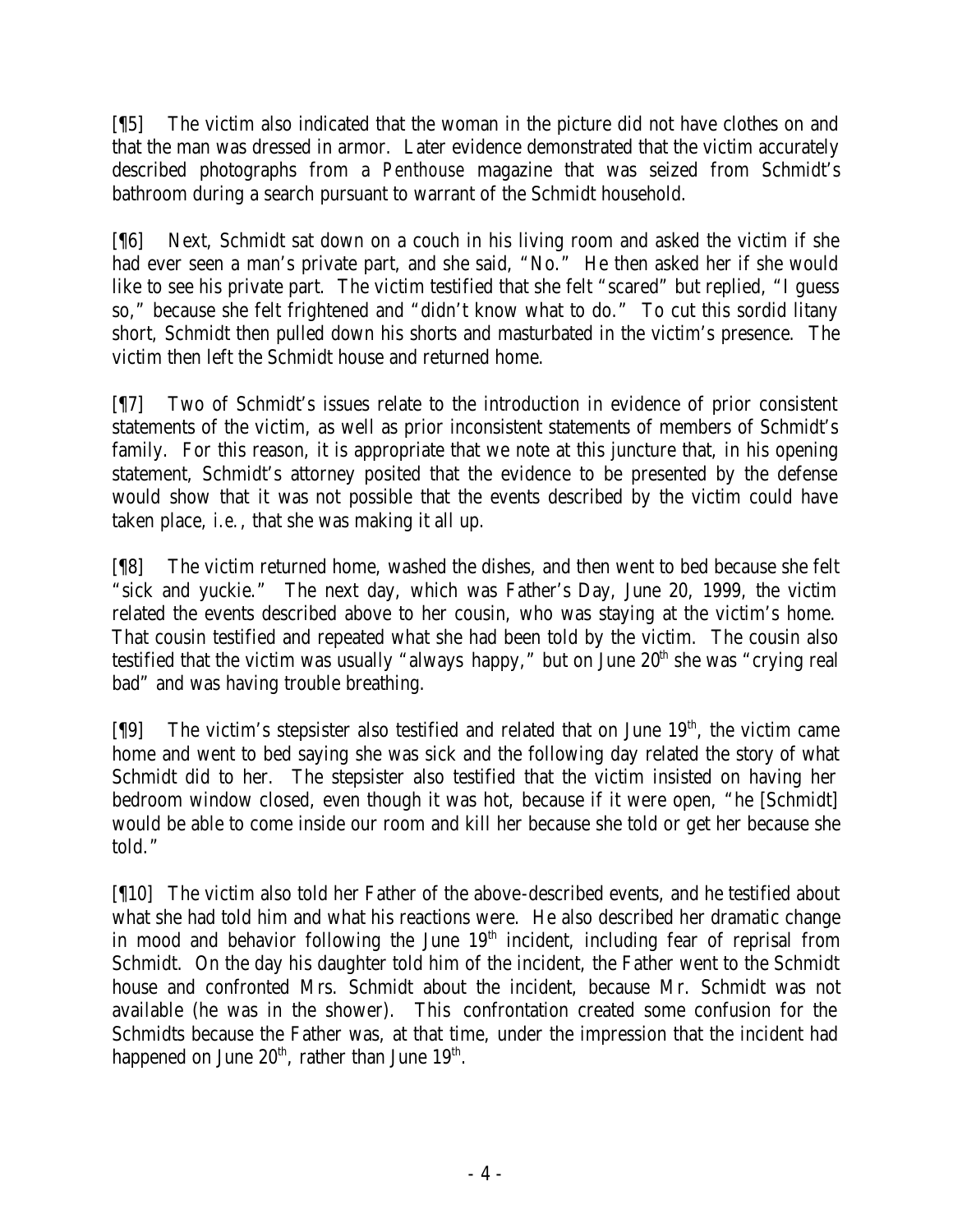[¶11] Joyce Coffey, an elementary school guidance counselor with a Master's Degree in counseling, who also had considerable training and experience dealing with children that are the victims of molestation, testified about some of the characteristics of the instant victim in particular, as well as some of the characteristics noted in molestation victims in a more general sense. David Thorne, an employee at Southwest Counseling Service, provided similar expert testimony. During his testimony, another prior consistent statement given by the victim was presented to the jury by means of the reading of a portion of a transcript wherein the victim was interviewed by a Child Advocacy Team. That statement was consistent with her testimony during the trial, as well as her other prior consistent statements set out more fully above.

[¶12] Several members of Schmidt's family testified in the defense portion of the trial. Schmidt himself testified briefly, and his testimony was to the effect that he arrived at home from work at about  $7:15$  a.m. on June  $19<sup>th</sup>$ , ate breakfast, and then slept until about 4:00 p.m. (which would have him home asleep when the events described by the victim occurred). Schmidt's wife testified that she was home all day on June  $19<sup>th</sup>$ , except for one hour between 1:00 p.m. and 2:00 p.m. She also testified that her stepson was at home watching a movie when she left at 1:00 p.m. and was still home watching that same movie when she returned an hour later (although she did concede she could not know whether or not he was home for the hour she claimed to be gone).

[ $[13]$ ] Schmidt's son testified that he was home all day on June 19<sup>th</sup>, and his testimony strongly suggested that the events described by the victim could not have occurred. However, the son was impeached with a prior inconsistent statement he had given at, or very near, the time of the incident wherein he related that he had been gone from home at the time the events testified to by the victim occurred. As a general matter, even the cold record strongly suggested that his testimony was not truthful.

[¶14] Schmidt's niece testified and one point made in her testimony was that the victim and Schmidt's son had a two-day long "girlfriend-boyfriend" relationship and that the son had broken off that relationship (suggesting a motive for the victim to lie). The niece initially verified that they were only gone from the house for one hour (to go swimming). She also conceded that, at an earlier time, she had told police that the son could have gone out to the desert bike riding. The niece also admitted that she had talked about the scenario(s) of June  $19<sup>th</sup>$  with other family members and that her testimony reflected what she had been told by her family. A police officer testified that in her original statement to the police, the niece had said they were gone from the house from 1:00 p.m. until 4:30 p.m. on June  $19<sup>th</sup>$ . In summary, while the testimony of the various Schmidt family members tended to create an "alibi" for Schmidt, their testimony could easily have been viewed by the jury as lacking in credibility.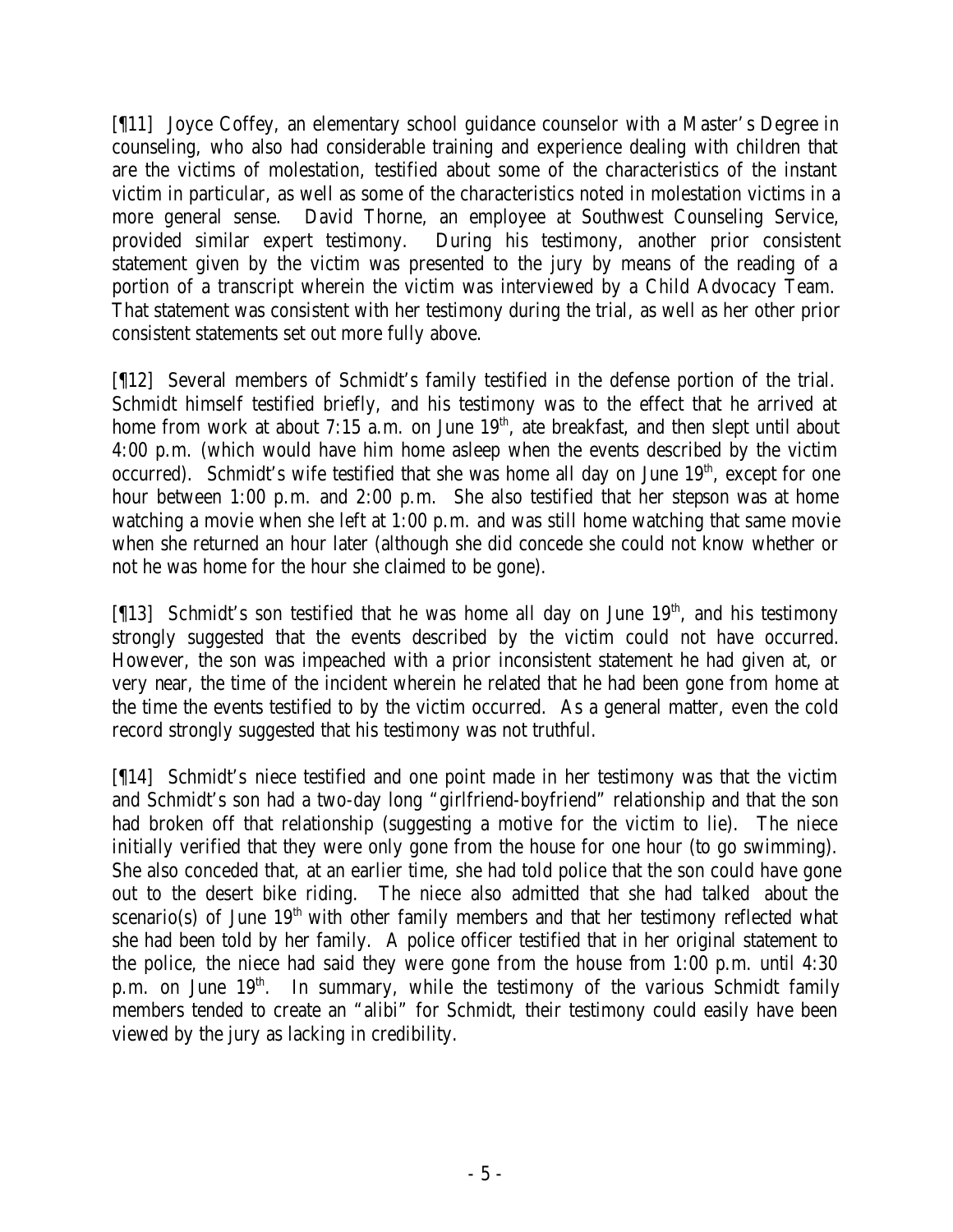## **DISCUSSION**

## Inadequate Record

[¶15] As his first issue, Schmidt contends that his conviction must be reversed because the record is not complete. Schmidt asked that all proceedings be transcribed but he contends that "at least one pretrial hearing or conference" was not reported, that three bench conferences were not reported, and "it appears that there were unreported instruction conferences." In *Bearpaw v. State*, 803 P.2d 70 (Wyo. 1990), relying on *Richardson v. State*, 15 Wyo. 465, 89 P. 1027 (1907), we reversed a defendant's conviction because of a failure to transcribe the impaneling and voir dire of the jury, failure to report the preparation of instructions, failure to transcribe the instructions read to the jury, and failure to transcribe opening and closing argument. It was later determined that the source material for such transcripts (reporter's notes) had been destroyed, so the record could not be recreated. The final result in *Bearpaw* was recognition that where, through no fault of defendant, the record cannot be prepared or certified by the court reporter, a new trial will be granted. *Bearpaw*, 803 P.2d at 79.

## [¶16] W.R.A.P. 3.02 provides:

(a) Transcripts in criminal and juvenile matters shall consist of all proceedings including, but not limited to, voir dire, opening statements and final arguments, conferences with the presiding judge, in addition to the testimony of the case and other essential materials.

. . . . (d) All transcripts of testimony, evidence and proceedings shall be certified by the official court reporter, or such other person designated by the trial court to prepare the transcript, to be true and correct in every particular, and when certified it shall be received as prima facie evidence of the facts, testimony, evidence, and proceedings set forth in the transcript[.]

[¶17] W.R.Cr.P. 55 provides:

 (a) In the district court, the court reporter shall report all testimony and all proceedings held in open court including but not limited to voir dire, opening statements, motions and final arguments, as well as conferences with the presiding judge in open court and in chambers. Informal discussions, informal instruction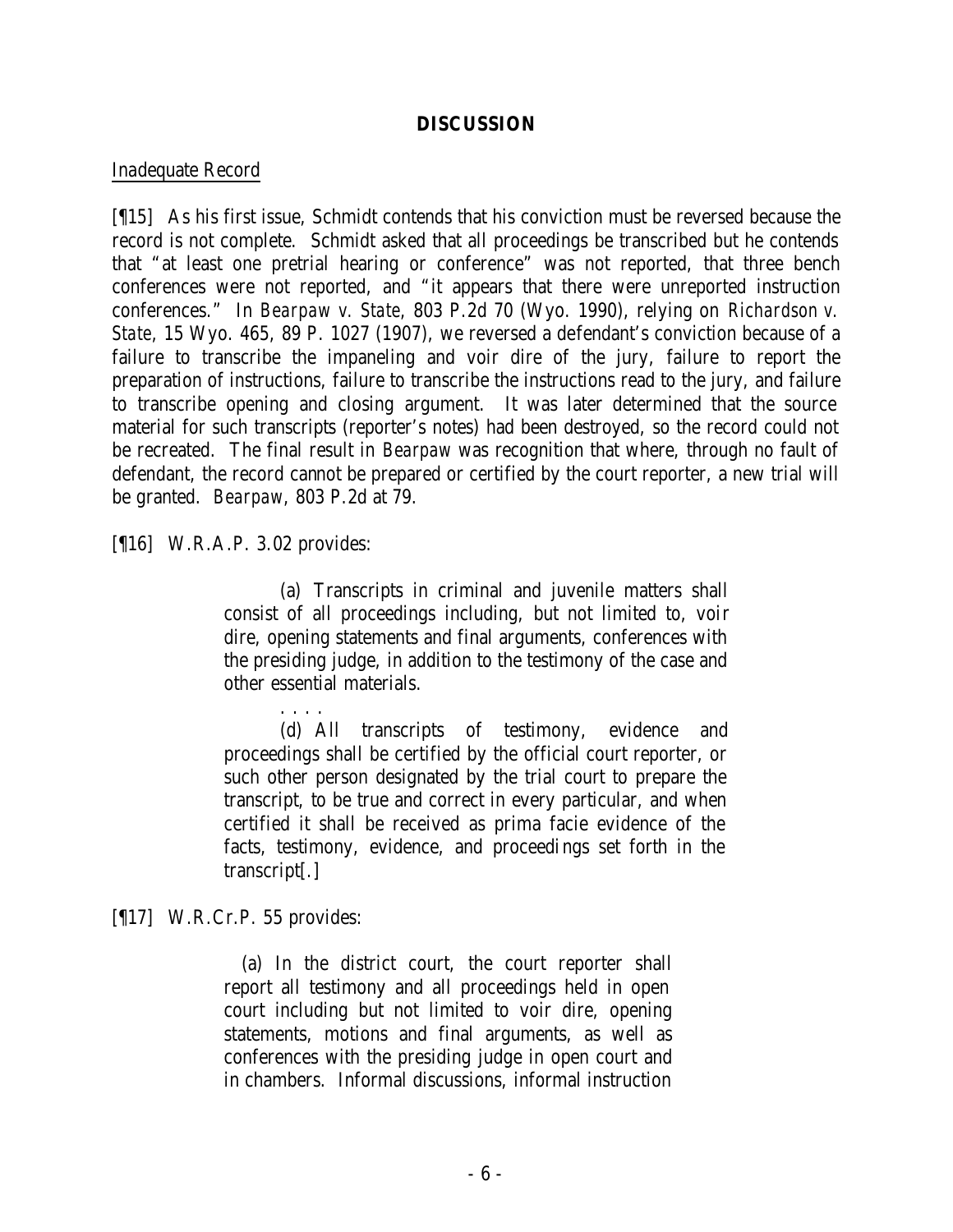conferences and pre-trial conferences shall be reported when requested by a party.

(b) In circuit court, justice of the peace court and municipal court, all testimony and all proceedings held in open court including but not limited to voir dire, opening statements, motions and final arguments, as well as conferences with the presiding judge in open court and in chambers, shall be recorded by electronic means. Informal discussions, informal instruction conferences and pre-trial conferences shall be recorded when requested by a party. At their own expense, any party may have proceedings reported by a court reporter.

[¶18] We also take note that Wyo. Stat. Ann § 5-3-404 (LexisNexis 2001) provides:

The court reporter for criminal cases prosecuted in the district court shall report all testimony and all proceedings held in open court, except informal discussions, informal instruction conferences and pretrial conferences which shall be reported when requested by a party. The reporter shall, within a reasonable time<sup>2</sup>, transcribe arraignment, plea, change of plea and sentencing hearings and file the transcript in the official court record.

[¶19] Here, the record reflects that informal discussions probably had occurred with respect to instructions. However, it is equally clear that *the* instructions conference is on the record. It is a brief conference, and brevity may often be the case where the trial court, as was the case here, had done an excellent job of weeding through offered instructions and preparing a comprehensive and properly constituted set of instructions.

[¶20] Schmidt speculates that a motions conference was not reported or transcribed. However, it is never identified with anything resembling specificity nor does he allege any specific prejudice. As noted above, informal discussions are not required to be reported or transcribed. If informal discussions result in a need for a record of what transpired during the informal meeting, counsel can, and often do, ask that the matter be reconsidered and placed on the record with the reporter in attendance. Schmidt also contends that "at least three" bench conferences were not reported. The same analysis set out above applies to this contention. Schmidt's assertions of error in this regard do not bring him within the rule of *Bearpaw*, and his right of appeal was not infringed by an inadequate record.

 <sup>2</sup> U.R.D.C. 906 sets the "reasonable time" at 60 days, subject to extension by the district court for good cause shown (except that such an extension may not conflict with any deadlines incident to an appeal).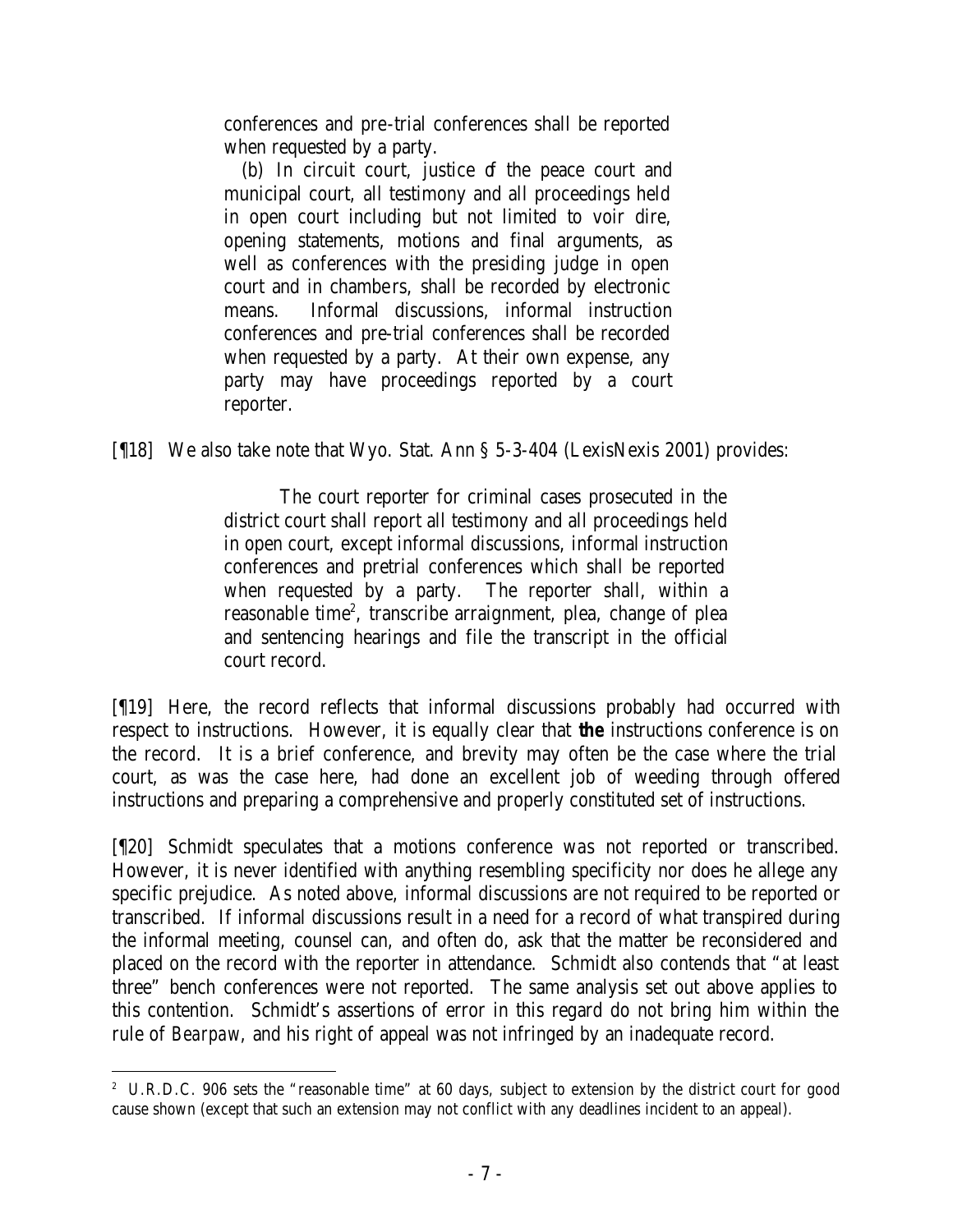## Admission of Victim's Prior Consistent Statements

[¶21] Schmidt embarks on this argument by stating that defense counsel "did not in any way imply that [the victim] was fabricating the incident in his opening statement." This is so patently incorrect that it renders a detailed further discussion virtually unnecessary. As noted above in our recitation of the facts, we deem it unmistakable that defense counsel indicated in opening statement that the defense would show the incident, as described by the victim, did not take place (". . . so at no time during this occasion is there an opportunity, I believe, for the things that are alleged to have occurred to have occurred."). Moreover, in testimony, the defense offered evidence that the victim may have had an improper motive (the break up of the romance between the victim and Schmidt's son). The testimony of Schmidt's family was to the effect that there was no possibility that the victim was ever alone with Schmidt on the date alleged in the information. Thus, we quite readily conclude that the admission of the victim's prior consistent statements was well within the letter of W.R.E. 801(d)(1)(B). *Also see Alicea v. State*, 13 P.3d 693, 698-99 (Wyo. 2000). In addition, Schmidt asked for no limiting instruction concerning the use of prior consistent statements as substantive evidence. *Id*. at 699.

## Inadequate Elements Instruction

[¶22] Schmidt maintains that the trial court failed to fully instruct the jury as to the elements of the crime. The district court gave these instructions:

## INSTRUCTION NO. 12

The elements of the crime of Taking Immodest, Immoral or Indecent Liberties with a Child, as charged in this case, are:

- 1. On or about the  $19<sup>th</sup>$  day of June, 1999
- 2. In Sweetwater, County Wyoming. [*sic*]
- 3. The Defendant, WILLIAM WADE SCHMIDT
- 4. Knowingly
- 5. Took immodest, immoral or indecent liberties
- 6. With [the victim], a child.

If you find from your consideration of all of the evidence that any of these elements has not been proved beyond a reasonable doubt, then you should find the defendant not guilty.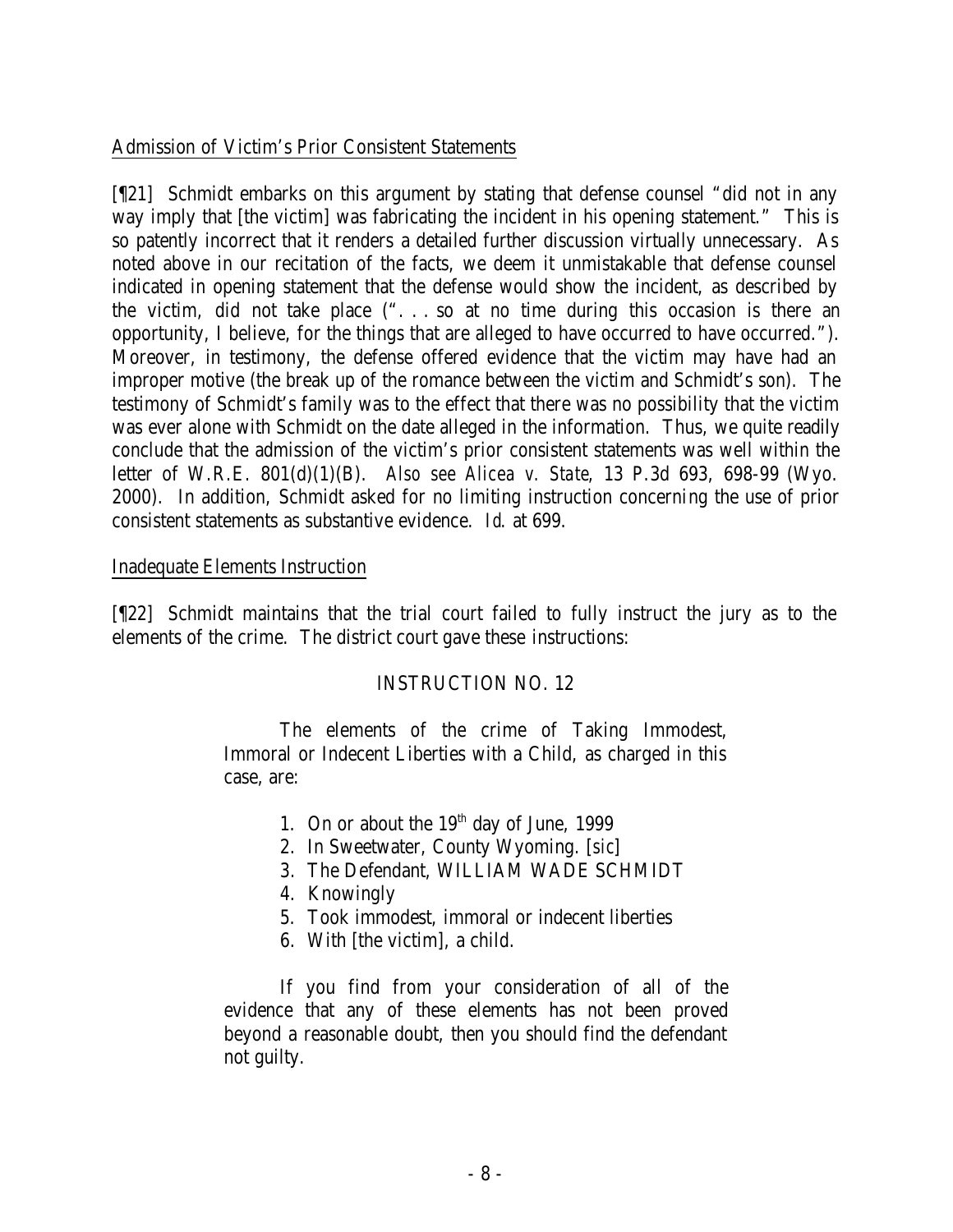If, on the other hand, you find from your consideration of all the evidence that each of these elements has been proved beyond a reasonable doubt, then you should find the defendant guilty.

## INSTRUCTION NO. 14

"Immodest, Immoral or Indecent Liberties" is defined as:

Actions which are such as the common sense of society would regard as indecent and improper and a person of ordinary intelligence can weigh contemplated conduct against that prohibition.

# INSTRUCTION NO. 10

The intent with which an act is done is a condition of the mind that is seldom, if ever, capable of direct and positive proof. Because we have no power to directly observe the condition of a person's mind, the best we can do is infer it from the evidence introduced.

The jury may consider the circumstances surrounding the act, the doing of the act itself, the manner in which it was done and the means used.

[¶23] The applicable standard of review is well-established: Jury instructions should inform the jurors concerning the applicable law so that they can apply that law to their findings with respect to the material facts; instructions should be written with the particular facts and legal theories of each case in mind and often differ from case to case since any one of several instructional options may be legally correct; a failure to give an instruction on an essential element of a criminal offense is fundamental error, as is a confusing or misleading instruction; the test of whether a jury has been properly instructed on the necessary elements of a crime is whether the instructions leave no doubt as to the circumstances under which the crime can be found to have been committed. *Metzger v. State*, 4 P.3d 901, 908 (Wyo. 2000).

[¶24] We embark upon our consideration of this issue noting that Schmidt does not claim that the trial court failed to include an element of the crime. Rather, Schmidt contends that the trial court failed to give an instruction defining "knowingly," which is an element of the crime. He did not object to the instructions given at trial nor did he offer an instruction with the proposed definition. Therefore, we review this claim under the plain error doctrine. *Lane v. State*, 12 P.3d 1057, 1060 (Wyo. 2000). That doctrine requires us to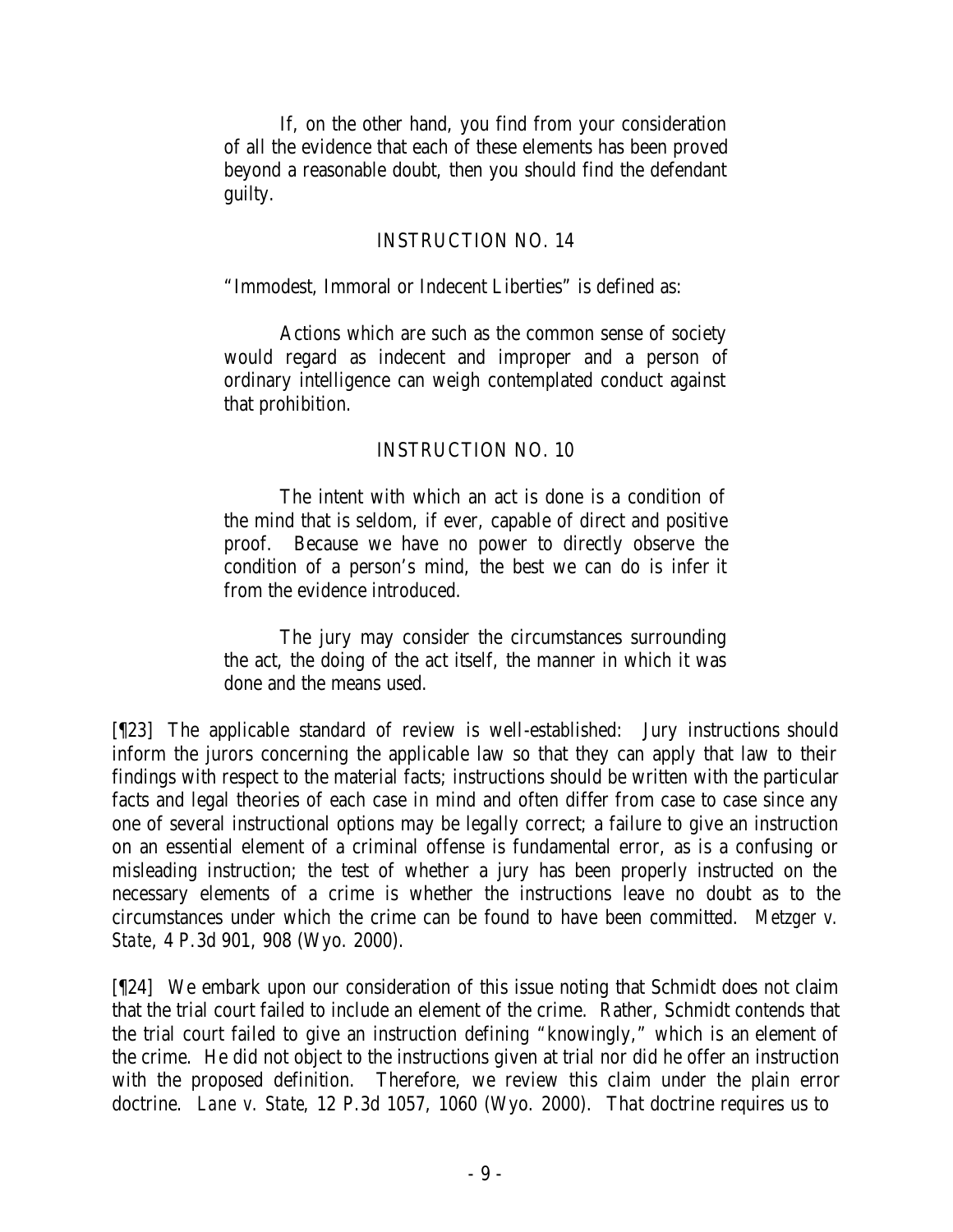make this series of findings: (1) The record must clearly present the incident, (2) appellant must demonstrate that a clear and unequivocal rule of law was violated in a clear and obvious, not merely arguable, way, and (3) that appellant was denied a substantial right resulting in material prejudice to him. *Metzger*, 4 P.3d at 906. In this context, "knowingly" has no technical meaning under the law, which is different from its ordinary meaning, and the trial court was not required to define it. *See Lane*, 12 P.3d at 1062. Moreover, the issue was never presented to the district court, so the record does not reflect it at all; Schmidt cites us to no clear and unequivocal rule of law that was violated, and he makes no mention of how he was prejudiced by the trial court's asserted lapse. The claimed error is not a plain error. Indeed, it is no error at all.

[¶25] In addition, Schmidt contends that the content of Instruction No. 14 provides inadequate guidance to the jury. No cogent argument or pertinent authority accompanies this contention, and we will not consider it further except to note that this contention is related to Schmidt's constitutional challenges to the indecent liberties statute, which we will discuss in more detail in a later section of this opinion. *Statezny v. State*, 2001 WY 22, ¶11, 18 P.3d 641, ¶11 (Wyo. 2001); *Eustice v. State*, 11 P.3d 897, 904 (Wyo. 2000).

## Lesser Included Offense Instructions

[¶26] Although Schmidt did not offer any lesser-included offense instructions at trial, he asserts such instructions should have been given. Specifically, Schmidt contends that public indecency, as prohibited by Wyo. Stat. Ann.  $\S$  64-201 (LexisNexis 2001),<sup>3</sup> and promoting obscenity, as prohibited by Wyo. Stat. Ann. § 6-4-302 (LexisNexis 2001),<sup>4</sup> are

(ii) Exposes his intimate parts, as defined by W.S.  $62-301(a)(ii)$ , with the intent of arousing the sexual desire of himself or another person; or

(iii) Engages in sexual contact, as defined by W.S.  $6-2-301(a)(vi)$ , with or without consent, with the intent of arousing the sexual desire of himself or another person.

 (b) Public indecency is a misdemeanor punishable by imprisonment for not more than six (6) months, a fine of not more than seven hundred fifty dollars (\$750.00), or both.

4 Section 6-4-302 states:

(a) A person commits the crime of promoting obscenity if he:

<sup>3</sup> Section 6-4-201 states:

 <sup>(</sup>a) A person is guilty of public indecency if, while in a public place where he may reasonably be expected to be viewed by others, he:

<sup>(</sup>i) Performs an act of sexual intrusion, as defined by W.S.  $62 301(a)(vii)$ ; or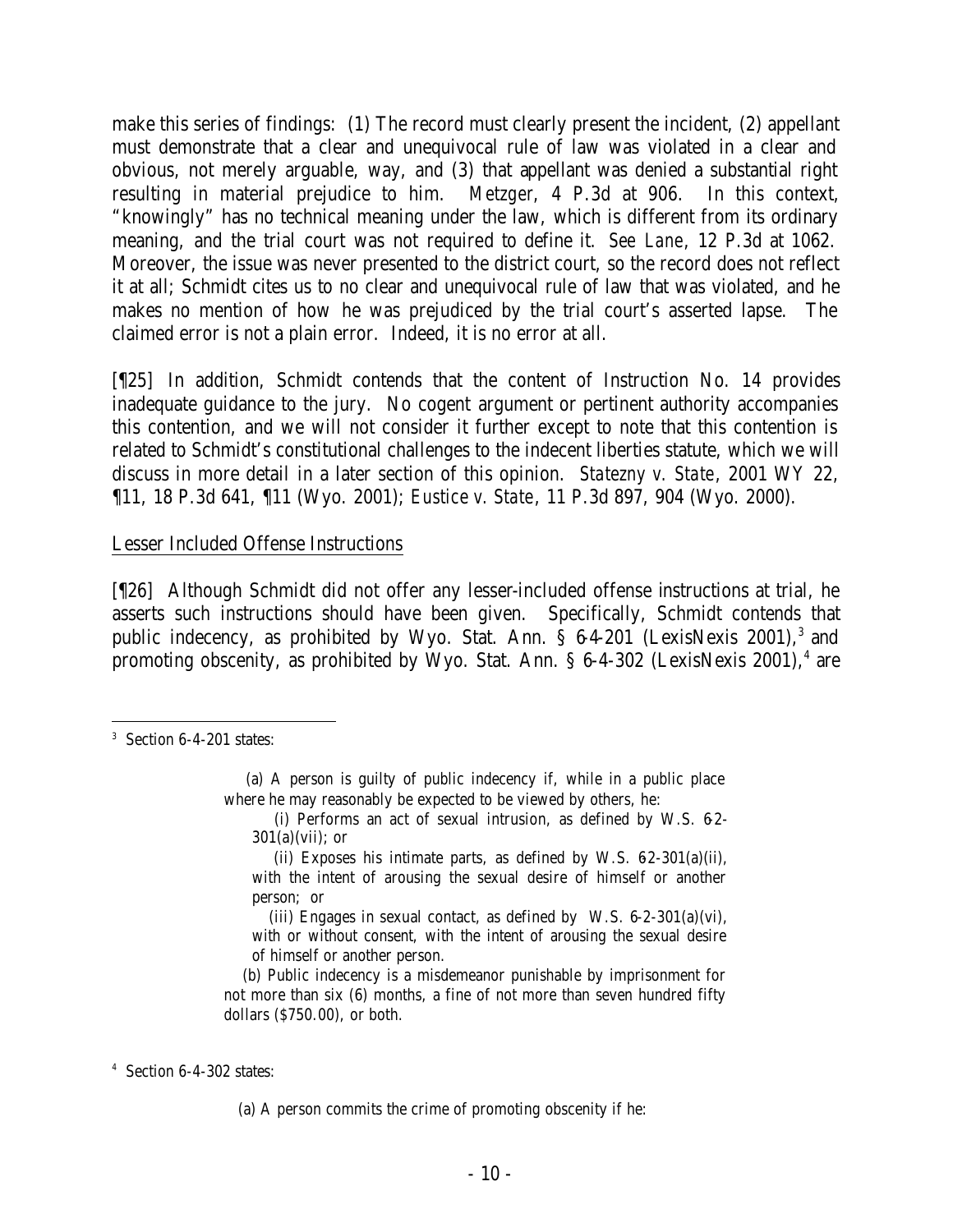lesser included offenses of indecent liberties. As we did immediately above, we will initially test this claim against the plain error standard. The record clearly reflects that no such instructions were offered and no such theory of defense was pursued in the trial court. Schmidt contends that the record is not complete; however, we are fully satisfied that it is complete. The Wyoming Rules of Appellate Procedure provide mechanisms for completing the record if the record is, in fact, incomplete. W.R.A.P. 3.03 and 3.04. We do not view Schmidt's failure to utilize these mechanisms as an oversight by counsel. It is clear from the record that any "missing" portions of the record are a figment of appellate counsel's imagination. In addition, Schmidt cites us to no clear and unequivocal rule of law that was violated nor does he make mention of how he was prejudiced by the trial court's asserted lapse in not giving such instructions *sua sponte*. Clearly, the crime of public indecency is not applicable to the factual circumstances of this case (requires that the act be committed in a public place where the actor may reasonably be expected to be viewed by others). The crime of promoting obscenity may be applicable but only in the sense that Schmidt might well have been charged with violating that statute as an additional count. The error is not a plain error. Indeed, it is no error at all.

## Conviction Exceeds Legislative Intent

[¶27] Schmidt contends that his prosecution exceeds the intent we may ascribe to the legislature with respect to the reach of the indecent liberties statute. In addressing this argument, it is contended that the "simple exposure of an adult's intimate parts to a child" should not be included within its reach. Such "simple exposure" may well be within its reach but we are dealing here with considerably more than "simple exposure." This is an issue that we have visited frequently over the years, and it is one we will discuss further in Schmidt's constitutional challenges to the indecent liberties statute. We have opined in a

> (i) Produces or reproduces obscene material with the intent of disseminating it;

(ii) Possesses obscene material with the intent of disseminating it; or

(iii) Knowingly disseminates obscene material.

 (b) Promoting obscenity is a misdemeanor punishable upon conviction as follows:

 (i) If to an adult, by a fine not to exceed one thousand dollars (\$1,000.00) or by imprisonment for not to exceed one (1) year, or both;

 (ii) If to a minor, for each violation, by a fine not to exceed six thousand dollars (\$6,000.00) or by imprisonment for not to exceed one (1) year, or both.

 (c) This section shall not apply to any person who may produce, reproduce, possess or disseminate obscene material:

(i) In the course of law enforcement and judicial activities;

 (ii) In the course of bona fide school, college, university, museum or public library activities or in the course of employment of such an organization.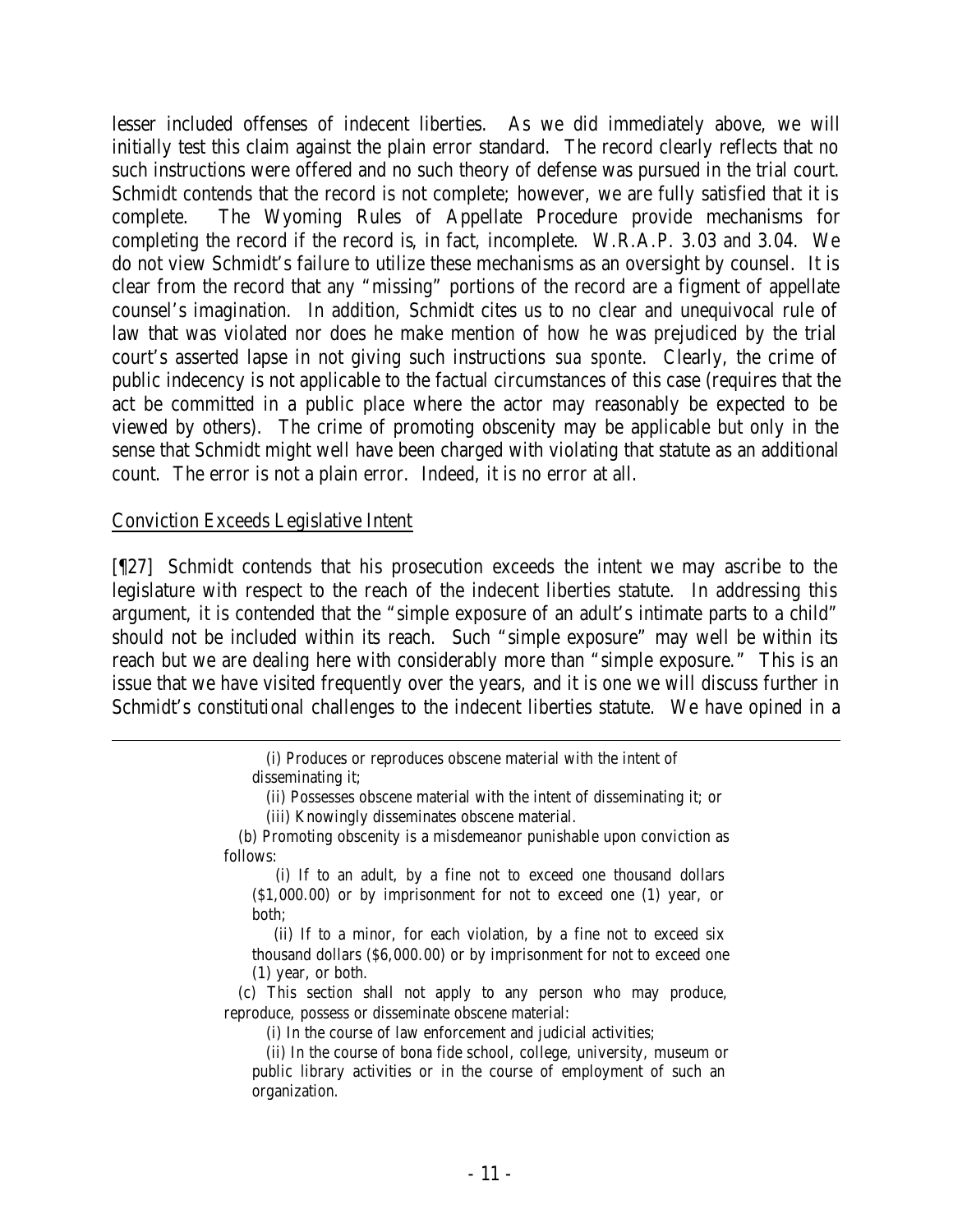related circumstance that it is not necessary that the child's private parts be subjected to the misconduct, and some acts, which may not be indecent in themselves, may be made so by words and circumstances. *Roberts v. State*, 912 P.2d 1110, 1112 (Wyo. 1996). We now specifically adopt that axiom to apply in the circumstances of this case, as well as other similar cases that may come our way. Before we move forward to other issues, we note that the indecent liberties statute has been a part of Wyoming law for almost 45 years. 1957 Wyo. Sess. Laws ch. 220, § 8. Regrettably, we have had far too many opportunities to construe the reach of that statute, and we have uniformly given it broad application. The circumstances proven at trial are unmistakably a violation of that statute, and any person of ordinary intelligence, including Schmidt, is capable of recognizing it as such.

# Statute is Unconstitutional as Vague and Denying Equal Protection

[¶28] Appellant revisits several constitutional challenges to the indecent liberties statute. We will limit our discussion of that issue to a reference to some of our cases wherein we have held that the statute is not void for vagueness or otherwise unconstitutional. *Pierson v. State*, 956 P.2d 1119, 1123-24 (Wyo. 1998); *Moore v. State*, 912 P.2d 1113, 1116 (Wyo. 1996); *Lovato v. State*, 901 P.2d 408, 412-13 (Wyo. 1995); *Ochoa v. State*, 848 P.2d 1359, 1362-64 (Wyo. 1993). Schmidt offers us nothing new or otherwise persuasive that would cause us to reconsider or reverse our holdings as to the constitutionality of that statute.

# Admission of Prior Inconsistent Statements was Plain Error

[¶29] In our statement of the facts, we set out the testimony of Schmidt's son and niece. In its rebuttal case, the State called a police officer to testify that the statements those individuals gave at or near the time of the crime were considerably different and much more incriminating to Schmidt (and both of the witnesses were aggressively crossexamined in this regard). Schmidt concedes that no objections were made to the elicitation of the prior inconsistent statements. Therefore, we must apply the plain error doctrine, which is set out above. In this instance, the record clearly reflects the incident alleged to be error. However, Schmidt fails to demonstrate that a clear and unequivocal rule of law was violated in a clear and obvious, not merely arguable, way or that he was denied a substantial right resulting in material prejudice to him. *Metzger*, 4 P.3d at 906. Indeed, we have previously found that such a circumstance fails to qualify as plain error under very similar circumstances. *Monn v. State*, 811 P.2d 1004, 1006-7 (Wyo. 1991). The testimony of Schmidt's son lacked credibility, and that was readily evident at the end of the State's cross-examination of him. The niece virtually admitted under cross-examination that her direct testimony was what she was told by her family to say, rather than the truth. The admission of the prior inconsistent statements was likely not error, but it is without a doubt not plain error.

# Limitation of Cross-Examination of the Victim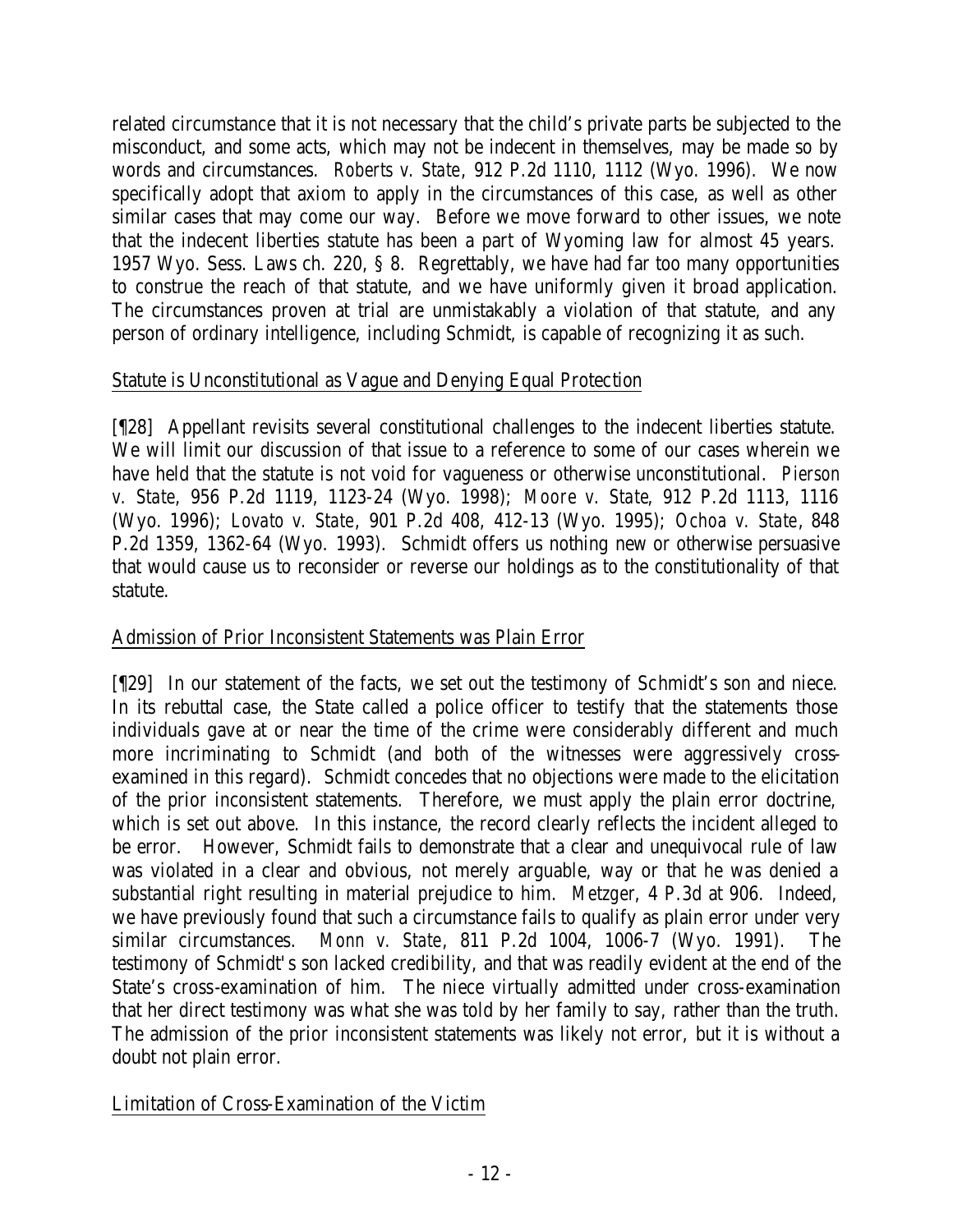[¶30] Schmidt contends that the district court erroneously limited defense counsel's ability to cross-examine and, hence, to confront the victim (complaining witness). The defense sought to inquire of the victim whether victim's Mother had ever related to her a story that something similar had happened to her. The thrust of this questioning was to establish a basis for the victim's fabrication of her story, *i.e.*, that the things she said had happened did not happen to her, but to her Mother (or were otherwise suggested by her Mother's experience). The Mother was not called as a witness. In addition, the victim was merely asked if she had talked to her Mother and she answered, "Yes." Defense counsel then asked, "And your mother had a problem when she was little?" The question was, at best, unfocused as to any particular "problem," and the trial court appropriately sustained an objection based on the question being beyond the scope of direct. Defense counsel also asked if the victim knew "anybody else that this happened to." Again, the question is very unfocused as to what "this" exactly meant and, in addition, the question called for hearsay that might have included W.R.E. 404(b) evidence. The trial court correctly sustained the State's objection to that question. Schmidt posits this issue in the context of a violation of the Confrontation Clause of the Sixth Amendment to the United States Constitution and art. 1, § 10 of the Wyoming Constitution. Here, he had a full and complete opportunity to confront the victim. If he failed to fully avail himself of that opportunity through inartful and objectionable questioning, then that is a matter relating to the admission of evidence, not the Confrontation Clause. Moreover, the witness the defense really wanted to confront was the victim's Mother, and she was available to the defense by way of subpoena. Finally, there is nothing in this record by way of an offer of proof that suggests that this line of questioning would have produced any admissible evidence for the defense in any event. In summary, we do not perceive that the trial court erroneously limited the defense in its opportunity to cross-examine or to confront the victim.

## Denial of Right to Effective Assistance of Counsel

[¶31] Schmidt claims that he was denied his right to effective assistance of counsel because his trial counsel: (1) Failed to request lesser included offense instructions, (2) failed to object to the limitation on his cross-examination of the victim, (3) failed to point out that he had not made a charge of recent fabrication (and thus prior consistent statements of the victim were not admissible), (4) failed to object to the prior inconsistent statements of Schmidt's son and niece, and (5) did not challenge the constitutionality of the indecent liberties statute or offer an instruction to the effect that "something more than indecent exposure was required" to sustain a conviction under that statute.

[¶32] Our standard of review with respect to this issue counsels that the paramount determination is whether, in light of all the pertinent circumstances, trial counsel's acts or omissions were outside the range of professionally competent assistance. We indulge a strong presumption that counsel rendered adequate assistance and made all significant decisions in the exercise of reasonable professional judgment. An appellant claiming